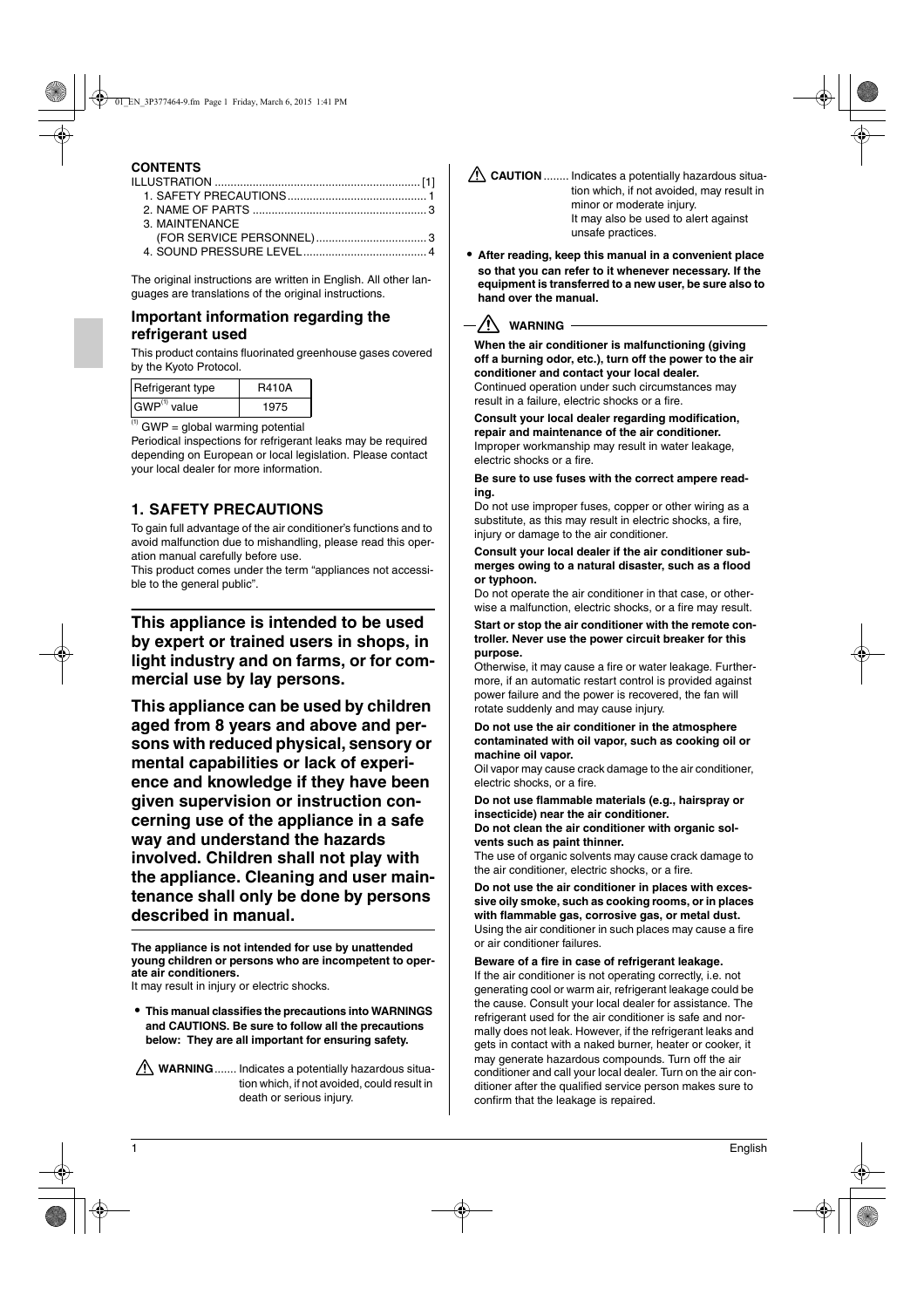**Do not place objects, including rods, your fingers, etc., in the air inlet or outlet.**

Injury may result due to contact with the air conditioner's highspeed fan blades.

#### **Consult your local dealer regarding cleaning the inside of the air conditioner.**

Improper cleaning may cause breakage of plastic parts, water leakage and other damage as well as electric shocks.

**Be aware that prolonged, direct exposure to cool or warm air from the air conditioner, or to air that is too cool or too warm can be harmful to your physical condition and health.**

**Consult your local dealer about installation work.** Doing the work yourself may result in water leakage, electric shocks or a fire.

**Contact professional personnel about attachment of accessories and be sure to use only accessories specified by the manufacturer.**

If a defect results from your own workmanship, it may result in water leakage, electric shocks or a fire.

**Consult your local dealer regarding relocation and reinstallation of the air conditioner.**

Improper installation work may result in leakage, electric shocks or a fire.

#### **Be sure to earth the air conditioner.**

Do not earth the air conditioner to a utility piping, lightning conductor or telephone earth lead.

Imperfect earthing may result in electric shocks or a fire. A high surge current from lightning or other sources may cause damage to the air conditioner.

**Be sure to install an earth leakage breaker.**

Failure to install an earth leakage breaker may result in electric shocks or a fire.

**Be sure to use a dedicated power supply for the air conditioner.**

The use of any other power supply may cause heat generation, a fire, or air conditioner failures.

#### **Consult your local dealer regarding what to do in case of refrigerant leakage.**

When the air conditioner is installed in a small room, it is necessary to take proper measures so that the amount of any leaked refrigerant does not exceed the concentration limit in the event of a leakage. Otherwise, this may lead to an accident due to oxygen depletion.

# $-\sqrt{N}$  caution -

### **Children should be watched so that they do not play with the indoor unit or its remote controller.**

Accidental operation by a child may result in injury or electric shocks.

**Do not allow a child to mount on the outdoor unit or avoid placing any object on it.**

Falling or tumbling may result in injury.

**Do not let children play on or around the outdoor unit.**

If they touch the unit carelessly, injury may be caused.

**Be sure that children, plants or animals are not exposed directly to airflow from the indoor unit, as adverse effects may ensue.**

**Do not place flammable sprays or operate spray containers near the air conditioner as this may result in a fire.**

**Do not wash the air conditioner or the remote controller with water, as this may result in electric shocks or fire.**

**Do not place water containers (flower vases, etc.) on the indoor unit, as this may result in electric shocks or a fire.**

**Do not put flammable containers, such as spray cans, within 1 m from the air outlet.**

The containers may explode because the warm air from the indoor or outdoor unit will affect them.

**Turn off the power when the air conditioner is not used for long periods of time.**

Otherwise, the air conditioner may get hot or catch on a fire due to dust accumulation.

**Do not place objects in direct proximity of the outdoor unit and do not let leaves and other debris accumulate around the unit.**

Leaves are a hotbed for small animals which can enter the unit. Once in the unit, such animals can cause malfunctions, smoke or a fire when making contact with electrical parts.

**Before cleaning, be sure to stop the air conditioner operation, turn the power circuit breaker off.** Otherwise, an electric shocks and injury may result.

**To avoid electric shocks, do not operate with wet hands.**

**Never touch the internal parts of the remote controller.**

Touching certain internal parts will cause electric shocks and damage to the remote controller. Consult your local dealer about checking and adjustment of internal parts.

**To avoid oxygen deficiency, ensure that the room is adequately ventilated if equipment such as a burner is used together with the air conditioner.**

**Do not leave the remote controller wherever there is a risk of wetting.**

If water gets into the remote controller there is a risk of electrical leakage and damage to electronic components.

**Watch your steps at the time of air filter cleaning or inspection.**

High-place work is required, to which utmost attention must be paid.

If the scaffold is unstable, you may fall or topple down, thus causing injury.

**Do not remove the outdoor unit's outlet side grille.** The grille protects against the unit's high speed fan, which may cause injury.

**To avoid injury, do not touch the air inlet or aluminum fins of the air conditioner.**

**Do not place objects that are susceptible to moisture directly beneath the indoor or outdoor units.**

Under certain conditions, condensation on the unit or refrigerant piping, air filter dirt or drain blockage may cause dripping, resulting in fouling or failure of the object concerned.

**Do not place heaters directly below the indoor unit, as resulting heat can cause deformation.**

**Do not place appliances that produce naked flames in places exposed to the airflow from the air conditioner as this may impair combustion of the burner.**

**Do not block air inlets nor outlets.**

Impaired airflow may result in insufficient performance or trouble.

English 2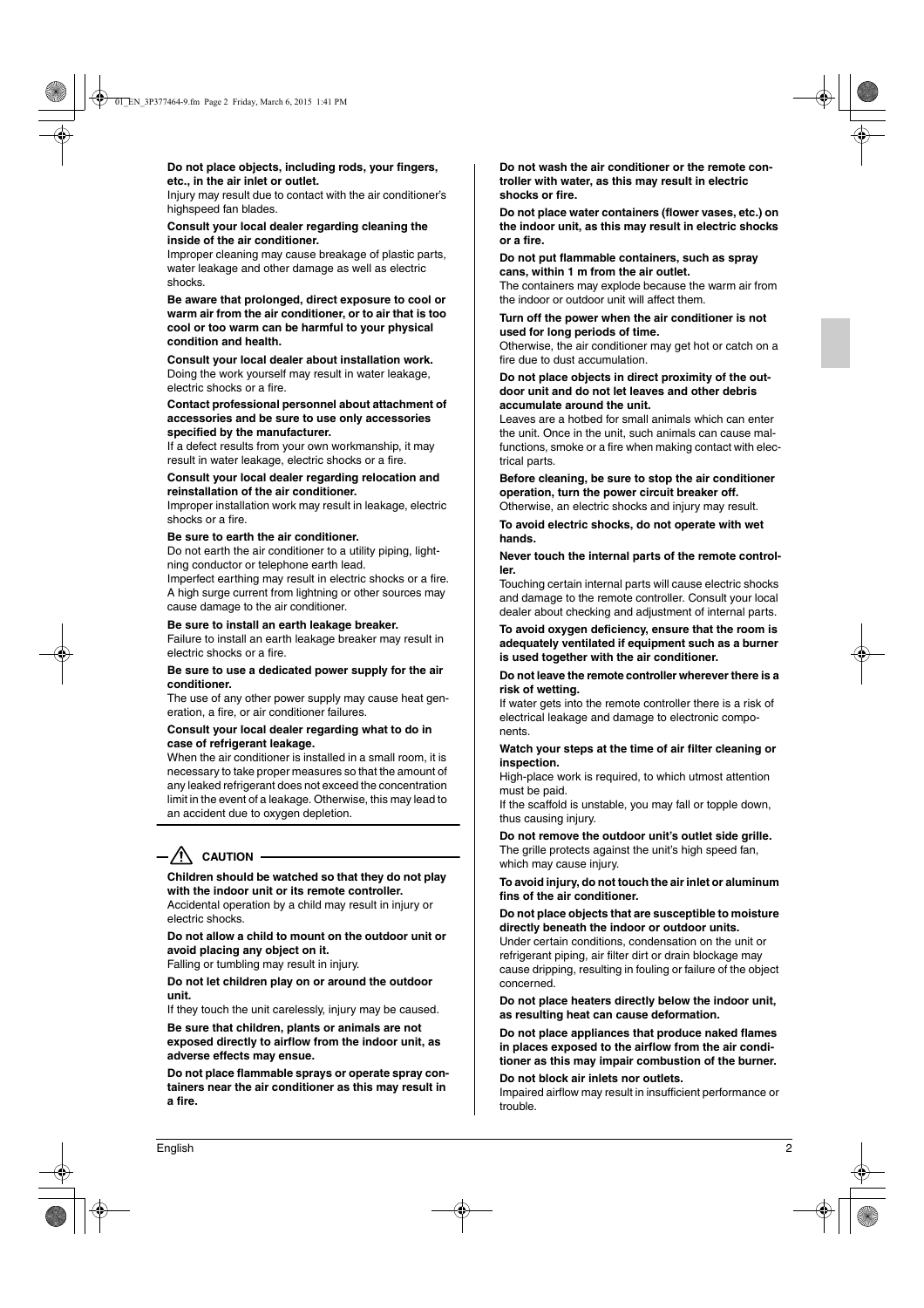### **Do not use the air conditioner for purposes other than those for which it is intended.**

Do not use the air conditioner for cooling precision instruments, food, plants, animals or works of art as this may adversely affect the performance, quality and/or longevity of the object concerned.

#### **Do not install the air conditioner at any place where there is a danger of flammable gas leakage.**

In the event of a gas leakage, build-up of gas near the air conditioner may result in a fire.

#### **Carry out drain piping properly to ensure complete drainage.**

If drain piping is not carried out properly, drain will not flow out. Then, dirt and debris may be accumulated in the drain piping and may cause water leakage. If it occurs, stop the air conditioner and call your local dealer for assistance.

#### **NOTE TO SERVICE PRESONNEL**

### $-\sqrt{N}$  WARNING

- **Before inspection (of the control box, fan motor, auxiliary electric heater, drain pump etc.) ensure the power to the air-conditioner and auxiliary heater is disconnected to avoid electric shock.**
- **When cleaning the heat exchanger, remove the control box, fan motor, auxiliary electric heater and drain pump.**

**Water or detergent may deteriorate the insulation of the electrical components, resulting in component failure.**

### $-\sqrt{N}$  CAUTIONS –

- **• When servicing, see below and remove the appropriate panel depending on the purpose of the work to be done.**
- **Do not remove multiple panels at the same time.**
- **• Do not remove the panel on the opposite side to this one.**



**• See below and remove the appropriate panel depending on the purpose of the work to be done.**

| The purpose of the work to be<br>done                   | Panel                 |
|---------------------------------------------------------|-----------------------|
| To check the electrical parts<br>of the heat exchanger. | Panel B               |
| To service the fan assy.                                | Panel B + Control box |
| To check the drainage.                                  | Water supply port     |
| To clean the drain pan.                                 | Panel A + Panel B     |

# **2. NAME OF PARTS**

- **Refer to figure 1 on page [1]** 
	- **1.** Air outlet
	- **2.** Remote controller
	- **3.** Air inlet

### **3. MAINTENANCE (FOR SERVICE PERSONNEL)**

### $\sqrt{!}$  WARNING -

- **Only a qualified person is allowed to perform maintenance without daily maintenance.**
- **Before touching any of connection wirings, be sure to turn off all power supply switches.**
- **Do not use flammable materials (e.g., hairspray or insecticide) near the product.**
- **Do not clean the product with organic solvents such as paint thinner.**

The use of organic solvents may cause crack damage to the product, electric shocks, or fire.

**• Contact professional personnel about attachment of accessories and be sure to use only accessories specified by the manufacturer.**

If a defect results from your own workmanship, it may result in water leaks, electric shock or fire.

**• Consult your dealer regarding cleaning the inside of the air conditioner.**

Improper cleaning may cause breakage of plastic parts, water leakage and other damage as well as electric shocks.

# $\sqrt{N}$  CAUTION -

- **Before cleaning, be sure to stop unit operation, turn the breaker off or remove the power cord.** Otherwise, an electric shock and injury may result.
- **Do not wash the air conditioner with water, as this may result in electric shocks or fire.**
- **Watch your steps at the time of air filter cleaning or inspection.**

High-place work is required, to which utmost attention must be paid.

If the scaffold is unstable, you may fall or topple down, thus causing injury.

### **HOW TO CLEAN THE AIR FILTER**

(The air filter is an optional accessory.)

Clean the air filter when the display shows "  $\frac{\pi}{m}$ " (TIME TO CLEAN AIR FILTER).

Increase the frequency of cleaning if the unit is installed in a room where the air is extremely contaminated.

(As a yardstick for regulating yourself, consider cleaning the filter.)

#### **1. Remove the air filters.**

**2. Clean the air filter.**

Use vacuum cleaner **A)** or wash the air filter with water **B)**. **A)** Using a vacuum cleaner



**B)** Washing with water

To clean the air filter, use soft brush and neutral detergent.



Remove water and dry in the shade.

3 English